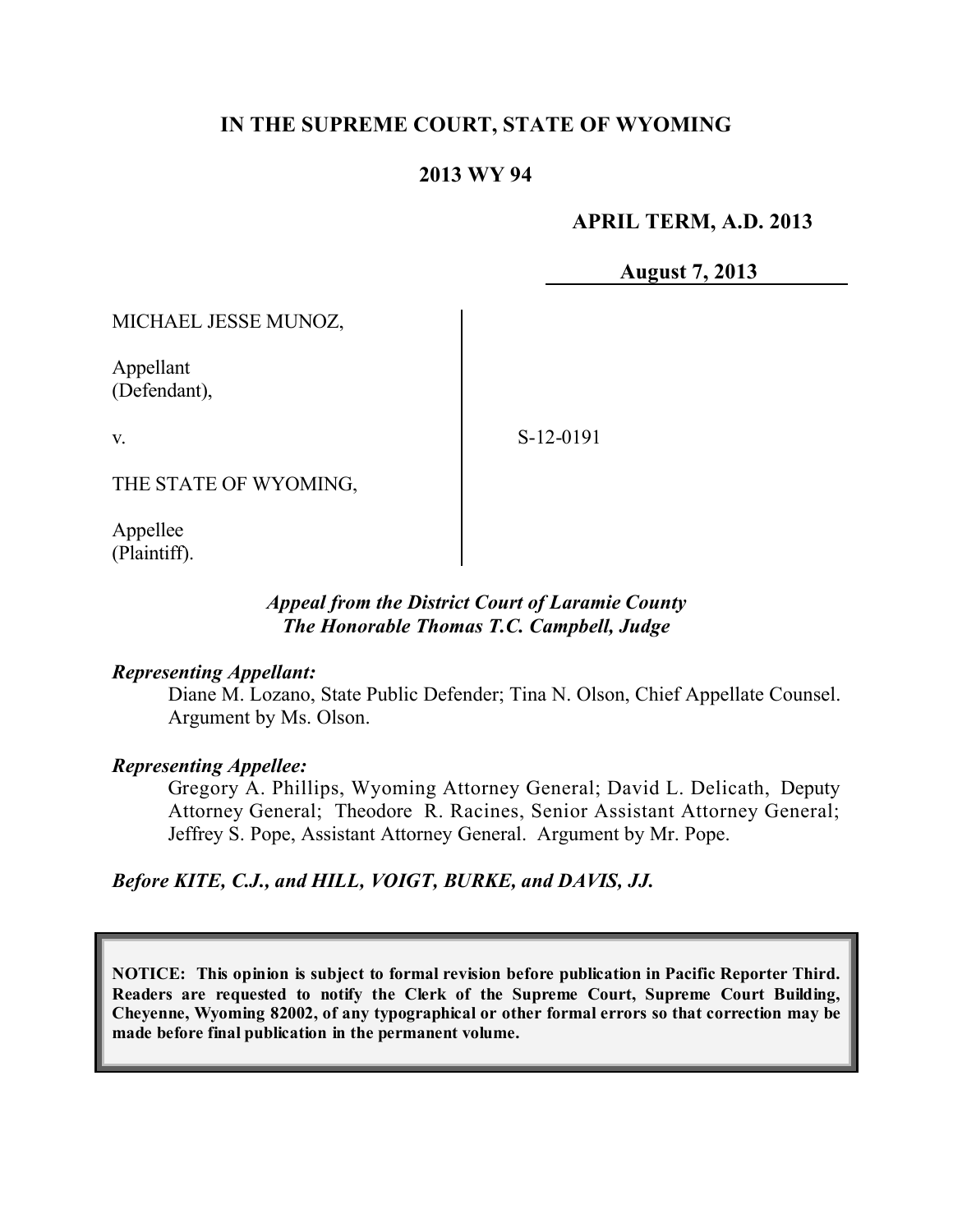### **VOIGT, Justice.**

[¶1] A jury found the appellant guilty of three counts of first-degree sexual abuse of a minor. On appeal, the appellant raises four separate allegations of error in the district court. We will reverse on the single issue set forth below and remand the matter to the district court for further proceedings.

#### **ISSUE**

[¶2] Did the district court abuse its discretion when, under the particular circumstances of this case, it reversed its prior ruling and admitted certain uncharged misconduct evidence under W.R.E. 404(b), such reversal occurring after the State had rested?

### **STANDARD OF REVIEW**

[¶3] Our standard for reviewing decisions regarding the admissibility of uncharged misconduct evidence under W.R.E. 404(b) is as follows:

> We review claims of error concerning the improper admission of W.R.E. 404(b) evidence for abuse of discretion and will not reverse the trial court's decision absent a clear abuse. *Thomas v. State*, 2006 WY 34, ¶ 10, 131 P.3d 348, 352 (Wyo. 2006). A trial court abuses its discretion when it could not have reasonably concluded as it did. *Id*. In this context, "reasonably" means sound judgment exercised with regard to what is right under the circumstances and without being arbitrary or capricious. *Id*.

*Bromley v. State*, 2007 WY 20, ¶ 8, 150 P.3d 1202, 1206-07 (Wyo. 2007).

## **FACTS**

[¶4] On October 28, 2011, the appellant was arraigned in the district court on one count of second-degree sexual abuse of a minor, and three counts of first-degree sexual abuse of a minor. The alleged victim of all four crimes was the appellant's eleven-year-old niece. On October 10, 2011, the appellant filed a general discovery demand that included a demand for notice of the State's intent to introduce evidence under W.R.E.  $404(b)$ .<sup>1</sup>

  $1$  W.R.E. 404(b) reads as follows:

<sup>(</sup>b) *Other crimes, wrongs, or acts.* -- Evidence of other crimes, wrongs, or acts is not admissible to prove the character of a person in order to show that he acted in conformity therewith. It may, however, be admissible for other purposes, such as proof of motive, opportunity,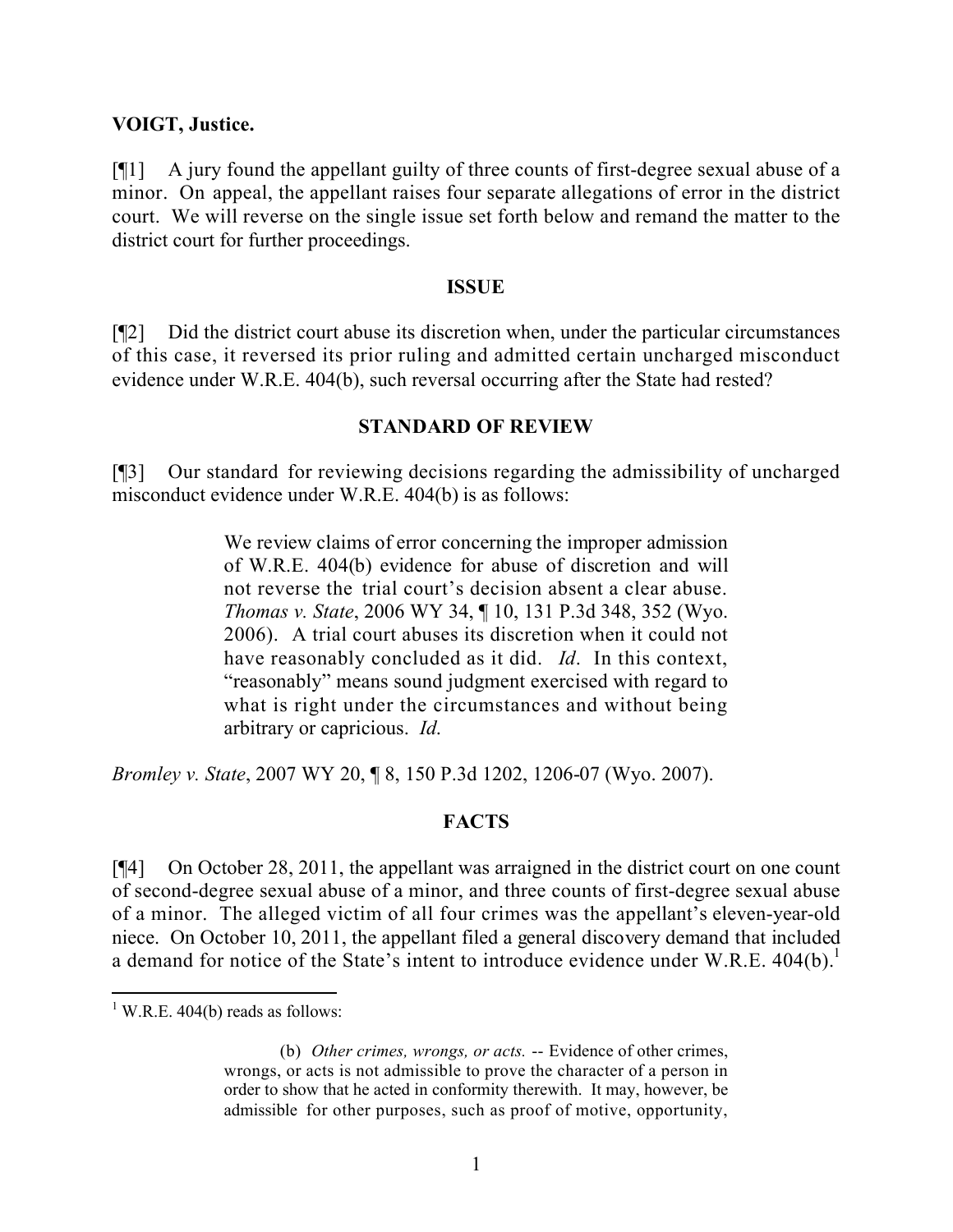The appellant's discovery demand, including notice of the State's intent to introduce evidence under W.R.E. 404(b), was granted by an order of the district court filed on November 12, 2011.

[¶5] More than three months later, and only a few days before trial, the State filed its Notice of Intent to Introduce 404(b) Evidence. In that notice, the State indicated that it intended, among other things, to call A.M. to testify as the victim of appellant's conviction of the crime of indecent liberties with a minor in 1994, about eighteen years prior to the current event. In response, the appellant filed a Motion in Limine opposing admission of the State's evidence. A few days later, the appellant filed a lengthier objection to admission. In his objection, the appellant analyzed the factors this Court set forth in *Gleason v. State*, 2002 WY 161, ¶ 27, 57 P.3d 332, 342 (Wyo. 2002), for district courts to follow in determining whether to admit uncharged misconduct evidence under W.R.E. 404(b). In contesting admission of the evidence, the appellant focused upon his lack of any opportunity at that late date to develop a response to the evidence, and upon the unfair prejudice to him of telling the jury about an eighteen-year-old conviction for an offense similar to the one presently charged.

[¶6] The State responded to the appellant's motion and objection with a brief filed on March 8, 2012. The State contended that the testimony about the prior events and conviction was being offered to prove motive, to corroborate the victim's testimony, to show that the appellant followed a general course of conduct or plan with each victim, and to prove the appellant's identity as the perpetrator of the presently charged crime.

[¶7] On the first day of trial, prior to *voir dire*, the district court heard the appellant's objections to the uncharged misconduct evidence.<sup>2</sup> As to the testimony of A.M. in regard to the eighteen-year-old conviction, the judge had this to say:

> As to the next matter, now adult witness, AM for who was the victim in same or similar circumstance, and I take all that on face value, the Court in weighing that evidence and the effect of that evidence finds today that that evidence must be excluded. As an offer of 404(b) before I got to the prejudice I

> intent, preparation, plan, knowledge, identity, or absence of mistake or accident, provided that upon request by the accused, the prosecution in a criminal case shall provide reasonable notice in advance of trial, or during trial if the court excuses pretrial notice on good cause shown, of the general nature of any such evidence it intends to introduce at trial.

<sup>&</sup>lt;sup>2</sup> The hearing on the admissibility of the State's proferred uncharged misconduct evidence actually began on the Friday afternoon just prior to the Monday morning trial. During that hearing, the judge complained that the issue was being presented so late in time, especially because his ruling on the 404(b) issue would impact his ruling on proposed redactions to be made in interview transcripts.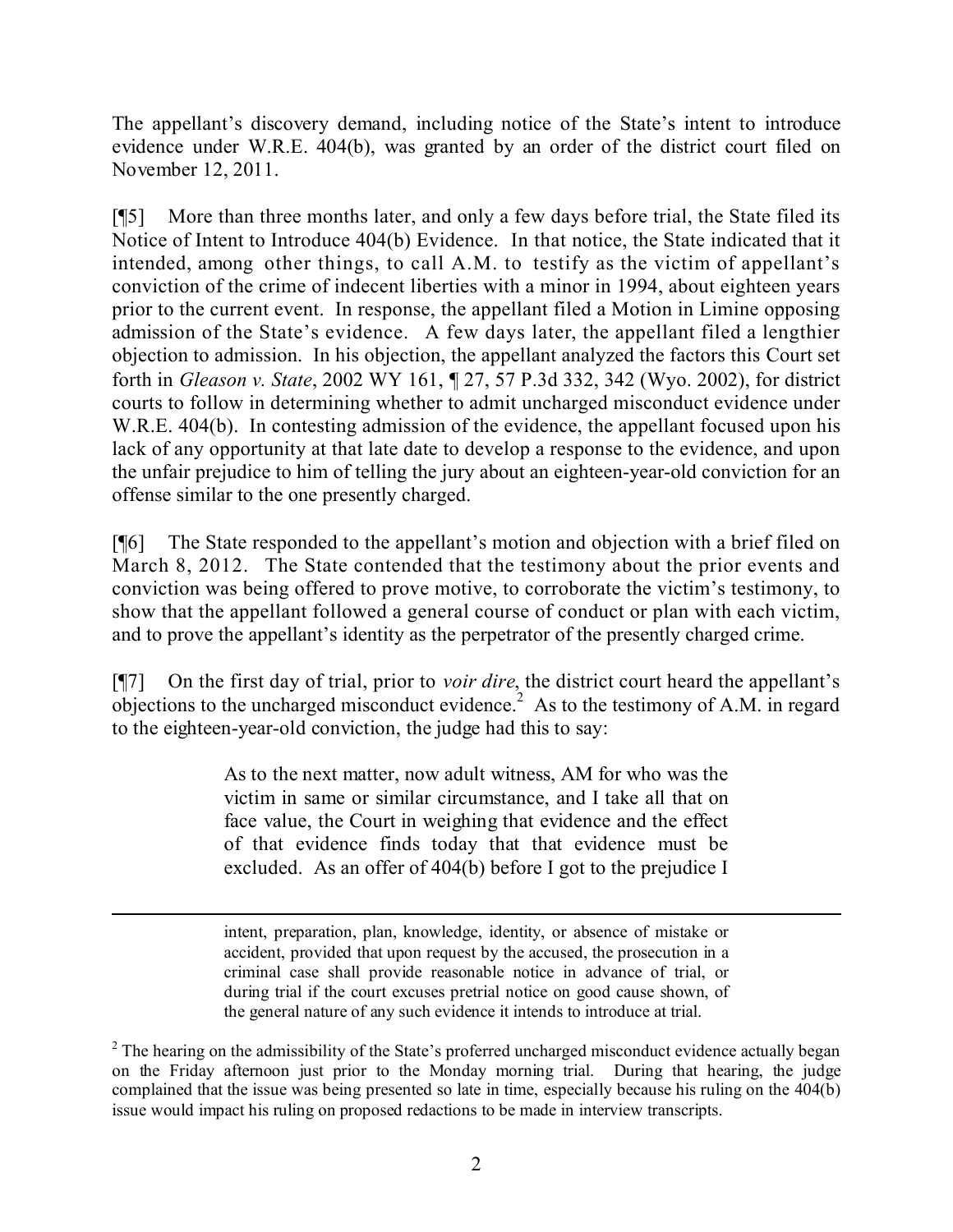have to find the factors I would have to consider, I have to find a stated purpose, and the stated purpose the one closest enough relating to this case is same or similar act occurred before, so he couldn't deny it, I suppose. *There is no way after 18 years I could find that his having been convicted of that are anything other than attempts to sway the jury, that for which 404(b) prohibits.* He did it before, ladies and gentlemen of the jury. He did it in a same or similar circumstance. He's outright denied he did it.

Now, I'm taking into account because the [other] testimony on the same thing, I have to also take into account [she] argued, [the prosecutor], that he may be a groomer of some kind, somebody -- not just propensity evidence, but instead, was setting it up.

Again, I find difficulty with the proposition under the circumstances because the setup, if I allowed that be -- that he lied to the parents -- not about being a sex offender at all, but kind of a sex offender he was in order to groom somebody, five years or four years later with no intervention in between. In fact, I adopted this from his interview, he has kids of his own, so no reasonable juror, I think, would be in the first instance connecting up that lie about being a sex offender for what reasons he's a sex offender. He didn't lie about the reasons; the underlying offense. There's no rational way to tie that up and make it simply grooming or access or opportunity, which I think is the exception, or the purpose, and under the political [sic] standard I have to find purpose first.

*I'll go further though and find this, that as to the evidence, a conviction for a sex offense 18 years ago, lie about being a sex offender and status of being a sex offender every one of those under the circumstances presented here in my view unfairly. Without any hesitation, I have to say, that are prejudicial -- extraordinarily prejudicial, even if I accepted the purpose.* I know no one wants a record where the judge ruled in the alternative at that time.

*What I'm saying, first off, the purpose offered does not rationally fit; in other words, what purpose does it serve*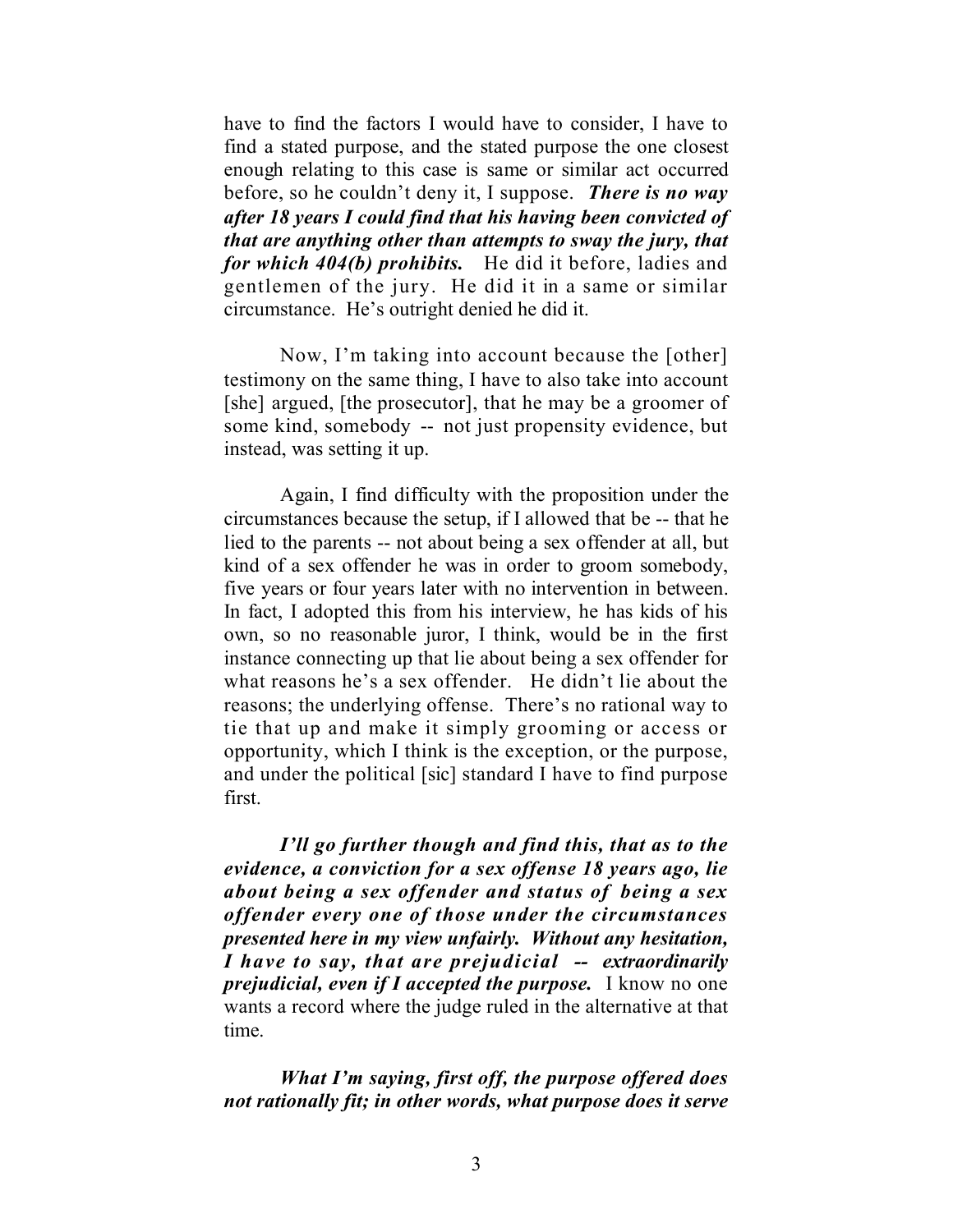*to put it in. It serves only the purpose that I reacted to begin with; that is, it's propensity evidence, and I can't allow that. Even if I got past the purpose, at this juncture, trying him for a sexual assault of a 9-year-old before and the nature of that act, the reprehensible conduct of that is not something I think the jury would be able to set aside. That's what they're supposed to be able to do if it gets in following a limiting instruction in that regard.*

That results in the motion in limine being granted so that the evidence of previous conviction for indecent liberties, the underlying statements of AM that make out that conviction, and status as a registered sex offender are not to be elicited by counsel or the State *in their case in chief*. I understand that would be mostly different witnesses.

In any event, investigating officer or otherwise is not to address those matters.

The defense motion, or separate motion of the defense also asks that the evidence of sex offense and the evidence of registration be excluded, and that motion's granted. *There's extraordinary prejudice associated with those matters on the face of the record today.* (Emphasis added.)

[¶8] The district court concluded this ruling with an explanation that, were circumstances to change during the trial, and counsel for either side wished to seek approval to introduce the excluded evidence, counsel should approach the bench and inquire privately, rather than in front of the jury. The district court's perception that the matter would again arise was realized fairly quickly, when, after *voir dire* and opening statements, the State asked outside the jury's presence to be allowed to introduce A.M.'s testimony. The State reasoned that "when we addressed this previously that the victim's credibility had not yet been attacked, and the defense attacked the victim's credibility in voir dire and in the opening statement[.]" After discussing for some time with counsel how the appellant's prior conviction could affect this victim's credibility, and whether such was even an appropriate use of W.R.E. 404(b), the district court again denied the State's request on the ground that "[i]t is too soon." The import of the district court's remarks was that, even if uncharged misconduct evidence could be presented to corroborate a victim's testimony, this particular victim's credibility had not yet been tested sufficiently to admit such evidence.

[¶9] During its case-in-chief, the State called twelve witnesses to testify, including the alleged victim, who was the State's final witness. Defense counsel did not cross-examine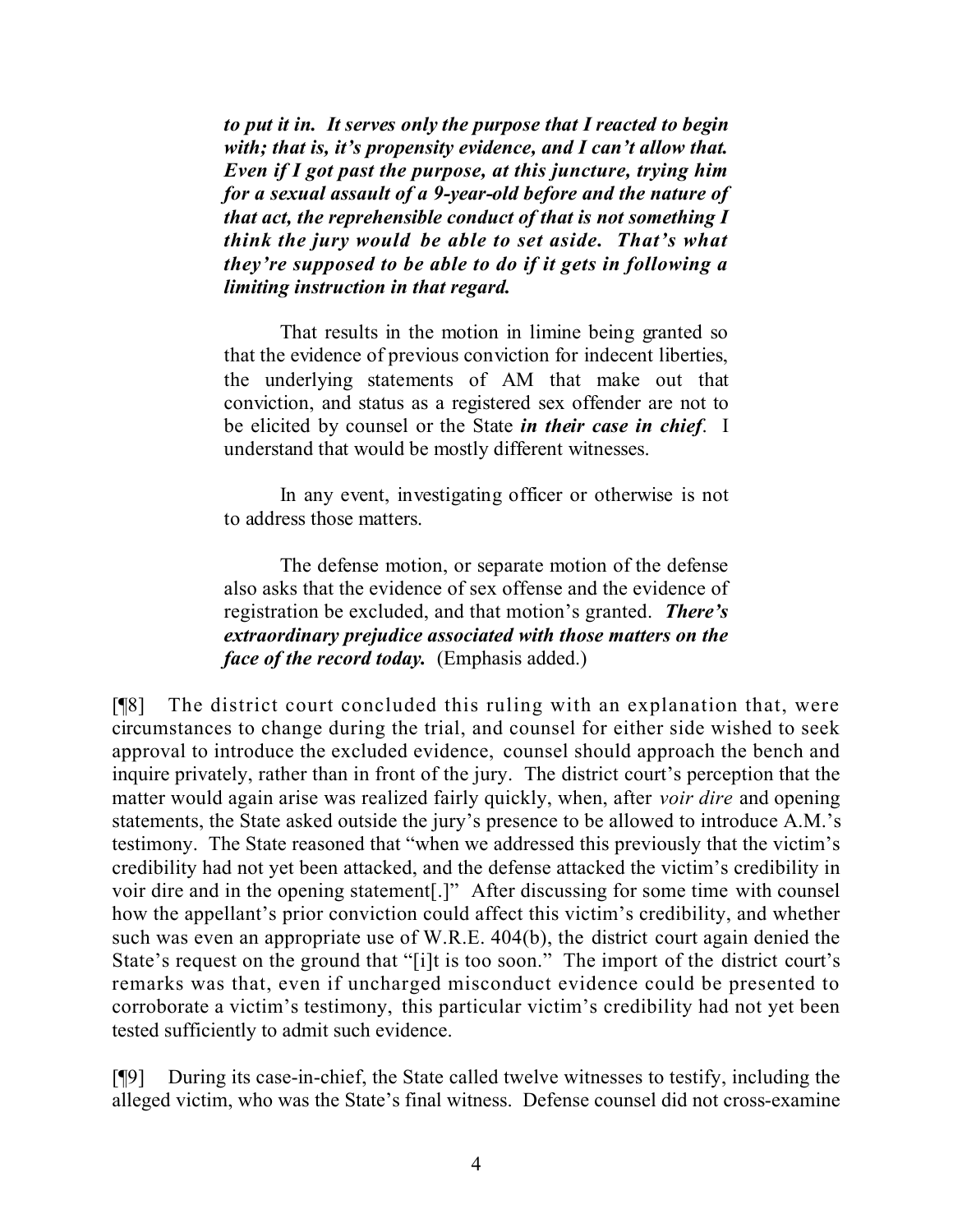the alleged victim. At that point, the State rested its case. After a brief hiatus, during which the district court denied the appellant's motion for judgment of acquittal, the prosecutor announced her intention to "make one last attempt" at getting the W.R.E. 404(b) evidence admitted. After some discussion about the effect of the State having rested its case, the district court allowed the State to renew its request, opining that "[i]t was clear I was going to have to address it again."

[¶10] In support of her third attempt to gain approval of admission of the eighteen-yearold conviction, the prosecutor presented a relatively short argument, which is capsulated in the following quotation:

> [PROSECUTOR]: Your Honor, I appreciate you entertaining this motion again. I am requesting the Court allow the State to present the testimony of AM. I think it has become abundantly clear that the victim -- the victim's credibility and corroborating the victim's statement is very important, in a case like this.

> I renew my motion as it relates to motive also, and rely upon what I previously argued as the reason that motive and victim corroboration are important. This Court has asked the State over and over why is this not propensity evidence, and while I've indicated that the Court is dancing around the issue, it was actually I who was dancing around the issue.

> This is propensity evidence. All 404(b) is propensity evidence; however, the Court directs the jury not to consider it as propensity evidence, but to consider it for the proper purpose. The State is requesting the testimony of AM be allowed.

[¶11] This brief presentation was followed by the following colloquy between defense counsel and the judge:

> [DEFENSE COUNSEL]: Your Honor, the Court has ruled on this. This will be the third time the Court's asked to rule on it. I think the Court's ruled correctly. It is -- a lot of this is up to the Court's discretion. I will tell -- I mean, since the last time this motion was made there's been even less of any allegations that were challenging her truthfulness. Every witness' credibility is. It's always that way, but we didn't even cross-examine [the alleged victim]. I mean, I think if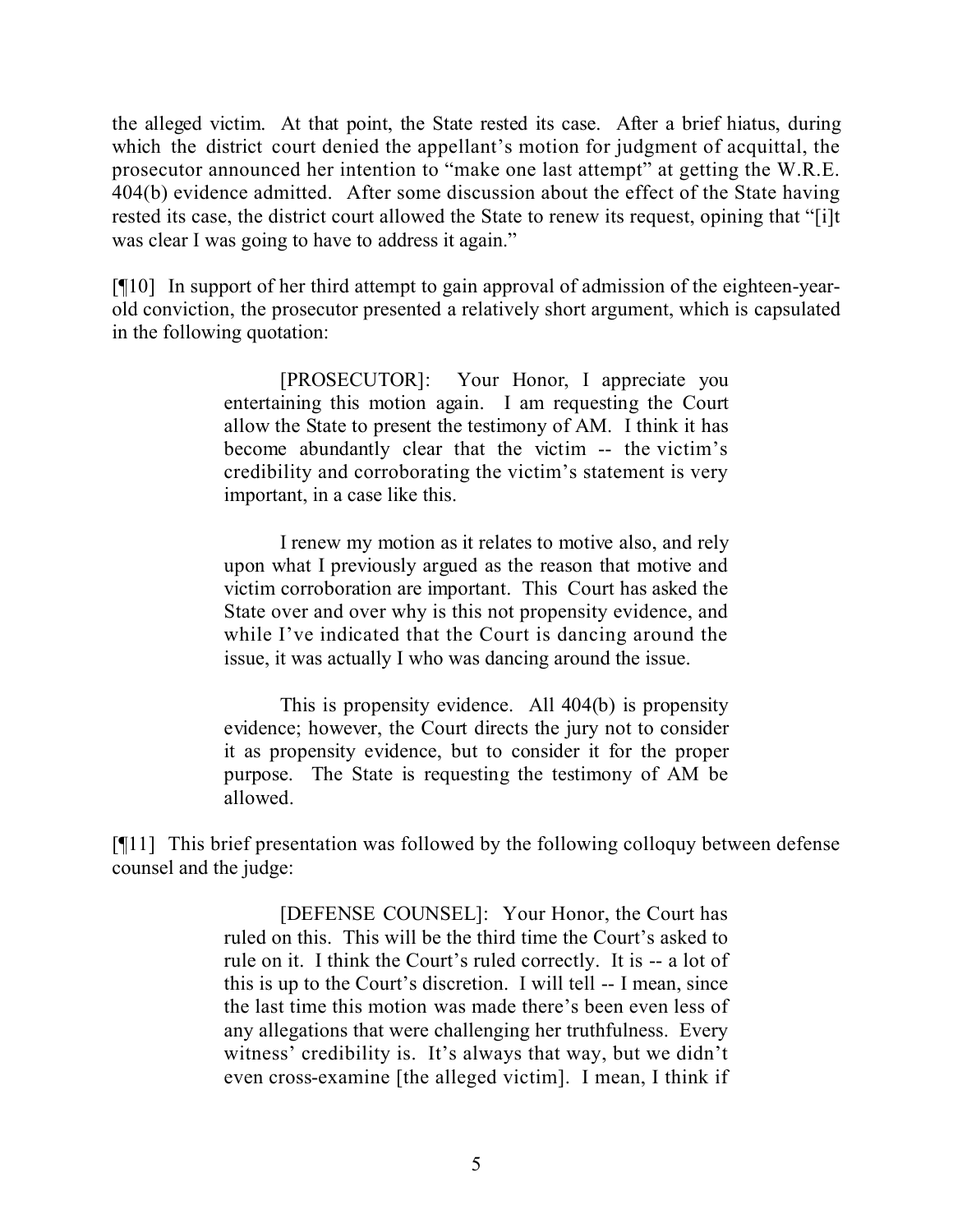anything, we've tailored our defense to the instructions of the Court in understanding where the Court is on 404(b).

If the Court were to allow this right now I'm not going to challenge you. I think I would be in a position -- in a right position to ask for a mistrial because our whole strategy has been based on one direction and --

THE COURT: Well, it's a direction in fairness that you learned about on Monday morning of trial; isn't that correct, Counsel?

[DEFENSE COUNSEL]: Yes, but everything from voir dire to opening to witnesses, how we're going to handle the witnesses, what we're going to ask the witnesses, everything we've done up to this point has been based on the fact we're not going to have 404(b).

THE COURT: As a general proposition you believe as things change during the trial your -- the pretrial rulings that went for you or against you, either one, are grounds for a mistrial; in other words, you weren't prepared to try the case with or without the 404(b), two entirely different cases.

[DEFENSE COUNSEL]: Yes. The questions we have put to the witnesses would have been completely different.

[¶12] In granting the State's request, the Court concluded that

as to the prior event and consequence the prejudice here is now outweighed by the probative value for purposes of intent, of identity of motive to assault a child of this age and so forth, and to a lesser degree, but clearly, to evaluate the corroboration and corroborate the victim's testimony.

[¶13] This issue is presented as a W.R.E. 404(b) issue--did testimony presented during the State's case-in-chief justify the district court's decision to admit the uncharged misconduct evidence? More specifically, did the appellant's denial of guilt during his police interview, which interview the State presented to the jury, along with expert testimony that someone's DNA besides the appellant's may also have been present on the alleged victim's clothing, justify reversal of the not-yet-cold determination that the uncharged misconduct evidence was more prejudicial than probative, and was now, rather than being merely propensity evidence, evidence of motive and corroboration of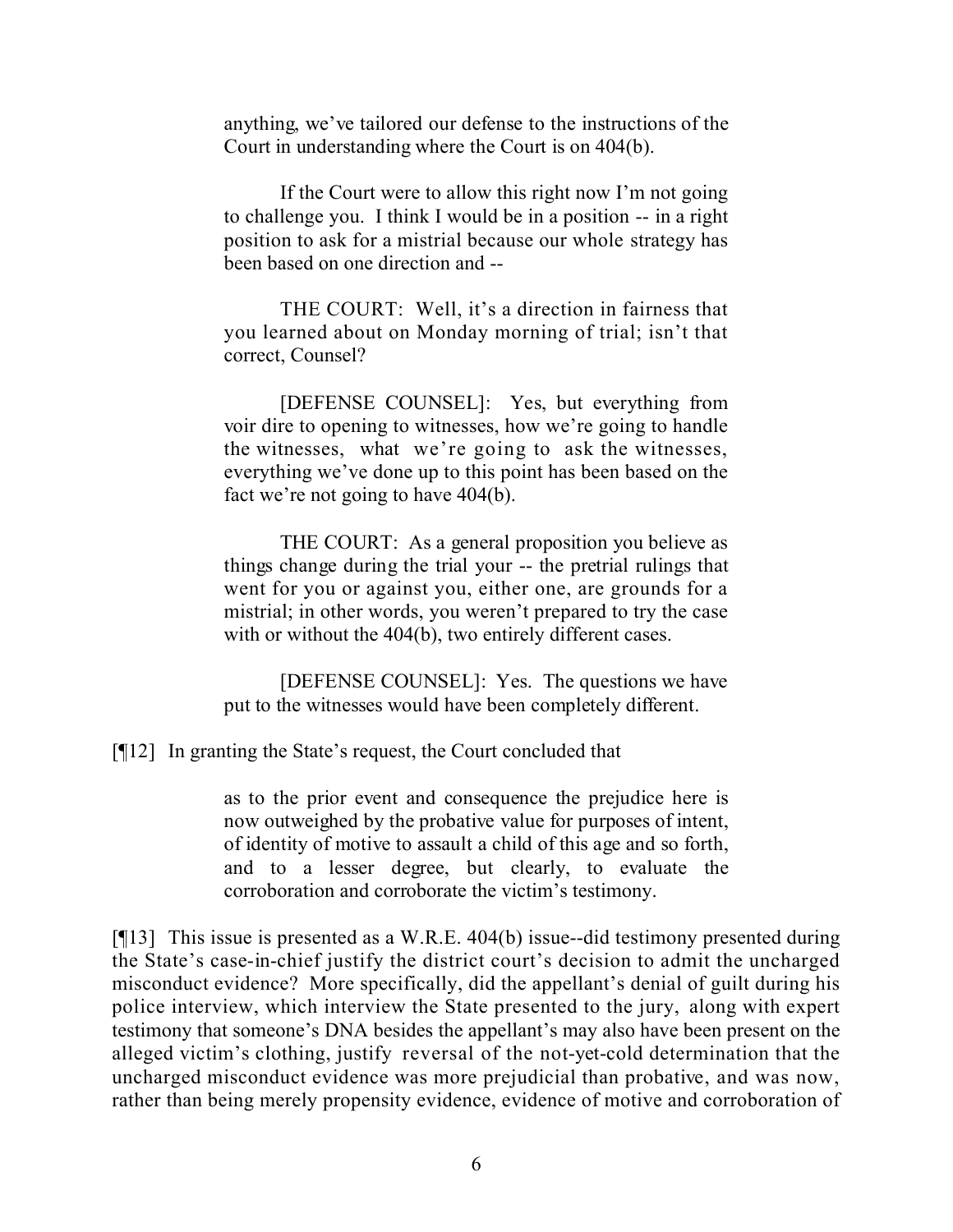the alleged victim's testimony?<sup>3</sup> The focal question, however, would seem to fit any number of pretrial evidentiary rulings that impact the way a defendant presents his or her case to the jury. Stated more directly, the question here is the effect on a defendant's right to a fair trial of the district court reversing an evidentiary ruling after the defendant has already acted to his detriment in reliance upon that ruling.

[¶14] The State contends that it was not error for the district court to reverse itself on the evidentiary ruling because "things had changed." Specifically, the State argues that, when the district court first ruled to deny admission of the evidence, both the district court and the State were unaware that the appellant was going to deny guilt, and that he was going to question the alleged victim's credibility. This, of course, is nonsense. The appellant had plead not guilty, he had denied the accusations in a recorded interview, which interview the State intended to, and did present, to the jury. There was never any hint that the appellant's defense was going to be anything other than "I didn't do it," which defense necessitated questioning the alleged victim's credibility.

[¶15] Having won the W.R.E. 404(b) battle in regard to A.M.'s uncharged misconduct testimony, the appellant went through *voir dire*, opening statements, and the State's entire

The First District Court of Appeal allowed the admission of [the daughter's] testimony [] because it established a pattern of criminality. Though rejecting the district court's rationale, the Florida Supreme Court affirmed the result, holding that the better view was to treat the evidence as relevant to corroborate the victim's testimony, not to establish a pattern of criminality. However, the court was simply playing a game of semantics. There is no difference, in effect, between admitting evidence to show a pattern of criminality and admitting evidence to corroborate the victim's testimony. The evidence was relevant to corroborate the victim's testimony because it established a pattern of criminality. The effect of the court's decision is to allow evidence to establish that the defendant had the propensity to commit the offense in order to bolster the credibility of the victim. Whether it is to corroborate the victim's testimony, or to establish a pattern of criminality, the evidence will be admitted solely to show the defendant's propensity to commit crimes. which is strictly prohibited by section 90.404(2).

John McCorvey, Note, *Corroboration or Propensity? An Empty Distinction in the Admissibility of Similar Fact Evidence*, 18 Stetson L.Rev. 171, 187-88 (1988) (footnote omitted). This insightful analysis underscores the difficult line-drawing inherent in exercising discretion under Rule 404(b).

*Hart v. State*, 2002 WY 163, ¶ 28 n.6, 57 P.3d 348, 358 n.6 (Wyo. 2002).

  $3$  As we have previously pointed out, making a distinction between "propensity" evidence and evidence that simply corroborates the victim's testimony is not meaningful: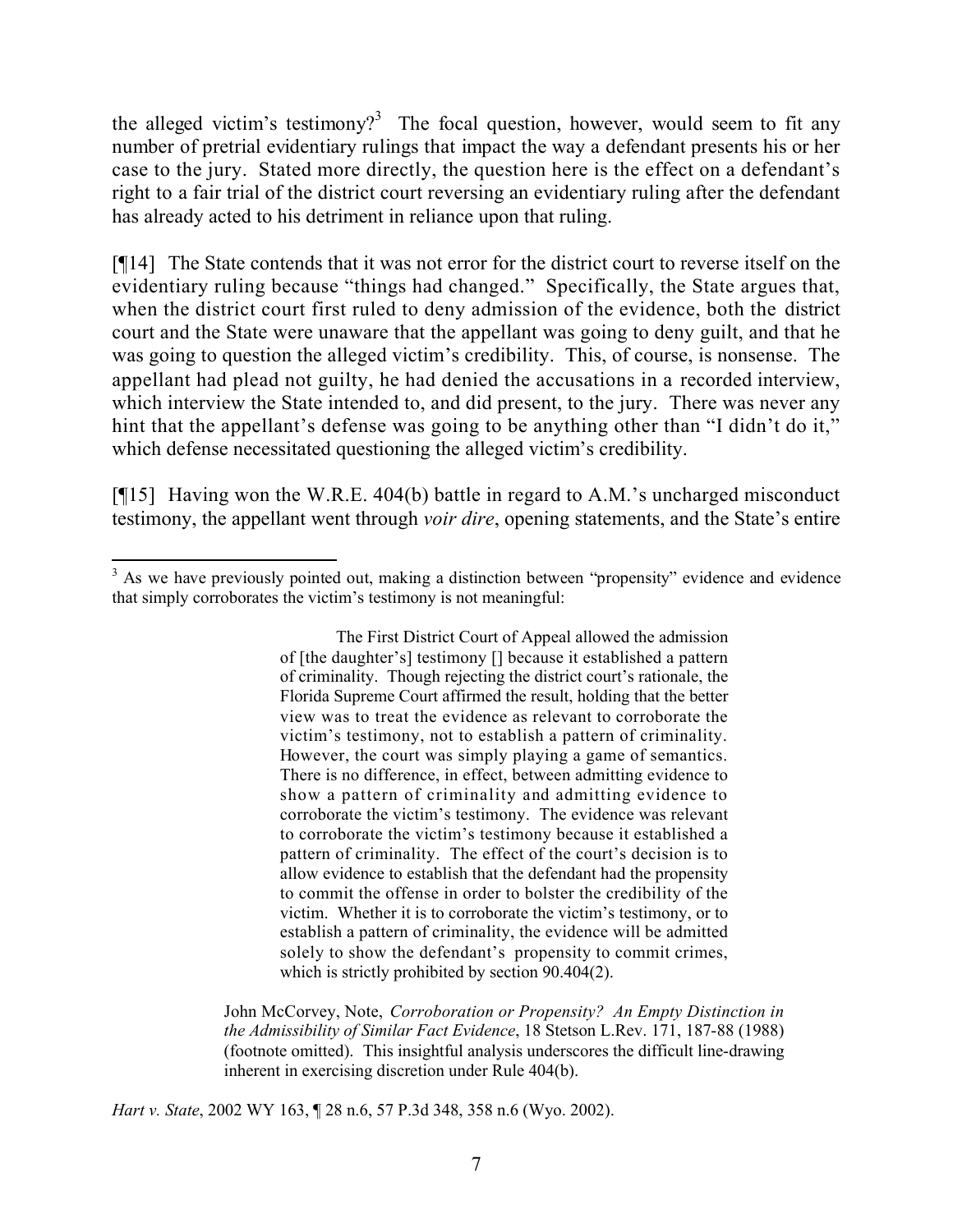case-in-chief without addressing the "prior bad act" and without tailoring his defense to address that damning fact. Most importantly, defense counsel did not cross-examine the alleged victim for fear of "opening the door" to A.M.'s testimony. Then, when it was too late for all of that to be undone, the district court reversed its previous rulings and admitted the evidence. Understandably, defense counsel had not presented the case so as to include an approach to this evidence. We conclude that, regardless of the righteousness of the final ruling as a matter of W.R.E. 404(b) jurisprudence, the ruling was unfairly prejudicial to the appellant because it deprived him of a fair trial.

[¶16] Although we have not previously addressed the specific question now before the Court--the effect upon the appellant's right to a fair trial of this midstream change of horses--we have many times discussed the significance of providing a defendant a constitutionally fair trial. *See, e.g., Harlow v. State*, 2005 WY 12, ¶ 5, 105 P.3d 1049, 1055 (Wyo. 2005); *Williams v. State*, 2004 WY 117, ¶ 21, 99 P.3d 432, 445 (Wyo. 2004); *Strickland v. State*, 2004 WY 91, ¶ 44, 94 P.3d 1034, 1053 (Wyo. 2004); *Belden v. State*, 2003 WY 89, ¶ 9, 73 P.3d 1041, 1049 (Wyo. 2003); *Rodriguez v. State*, 962 P.2d 141, 145 (Wyo. 1998); *Fortner v. State*, 932 P.2d 1283, 1284 (Wyo. 1997); *Daniel v. State*, 923 P.2d 728, 733 (Wyo. 1996); and *Miller v. State*, 904 P.2d 344, 352 (Wyo. 1995). What is striking about these cases is that, although we recognize the right to a fair trial, we almost never find that a trial was unfair--no matter what happened! The same can be said where, although the cases again are not strictly on point, they deal with the fundamental right of a defendant to present a defense, which is the right implicated by what happened in the instant case. *See, e.g., Gruwell v. State*, 2011 WY 67, ¶ 11, 254 P.3d 223, 227 (Wyo. 2011); *Bruyette v. State*, 2011 WY 99, ¶ 10, 253 P.3d 512, 514 (Wyo. 2011); *Breazeale v. State*, 2011 WY 10, ¶ 33, 245 P.3d 834, 843 (Wyo. 2011); *Bush v. State*, 2008 WY 108, ¶ 58, 193 P.3d 203, 217 (Wyo. 2008); *Person v. State*, 2004 WY 149, ¶ 14, 100 P.3d 1270, 1277 (Wyo. 2004); *Dysthe v. State*, 2003 WY 20, ¶ 5, 63 P.3d 875, 879 (Wyo. 2003); *Ramirez v. State*, 994 P.2d 970, 973 (Wyo. 2000); and *Herdt v. State*, 816 P.2d 1299, 1302 (Wyo. 1991).

[¶17] There is a similar list of cases where this Court recognizes the defendant's constitutional right to confront and cross-examine adverse witnesses--once again, a right affected in this case by the addition of an evidentiary fact by the district court's change of mind, after the State's witnesses had already testified and been subject to crossexamination. *See, e.g., Miller v. State*, 2006 WY 17, ¶ 7, 127 P.3d 793, 796 (Wyo. 2006); *Hannon v. State*, 2004 WY 8, ¶ 16, 84 P.3d 320, 329 (Wyo. 2004); *Amin v. State*, 686 P.2d 593, 595 (Wyo. 1984); *Mason v. State*, 631 P.2d 1051, 1055 (Wyo. 1981); and *Parker v. State*, 24 Wyo. 491, 500, 161 P. 552, 554 (Wyo. 1916).

[¶18] As mentioned above, this Court has rarely reversed a conviction based upon a "fair trial" argument. But surely it is much more important that we jealously guard a criminal defendant's right to a fair trial than that we jealously guard the State's ability to introduce uncharged misconduct evidence, especially in the way it happened in this case. The last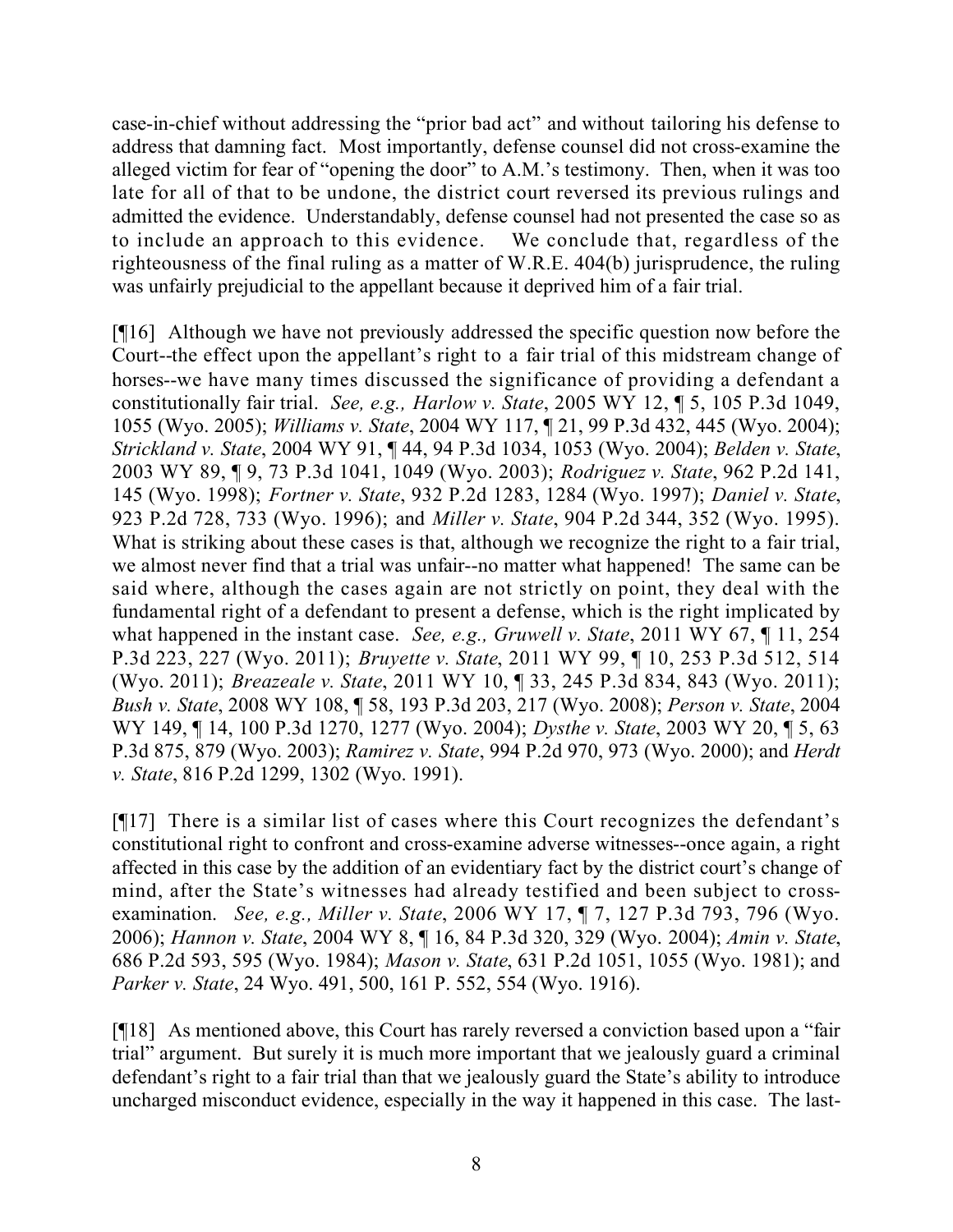cited case in the paragraph above may have said it as well as it can be said: "[I]f it clearly appears from the record that such fundamental and prejudicial error has been committed as to amount to a denial of substantial justice, or to deprive the defendant of a fair trial, the court should not hesitate to reverse the judgment and grant a new trial[.]" *Parker*, 161 P. at 554.

[¶19] The district court recognized and gave special attention to the extremely prejudicial nature of uncharged misconduct evidence, and forbade its introduction. That ruling determined how the appellant presented his case throughout *voir dire*, opening statements, and the State's case-in-chief, including how counsel did or did not crossexamine witnesses. When the game's rules changed, those things could not be undone. In addition, the "springing" of such surprise evidence in so dramatic a fashion--a reopening of the evidence--surely exacerbated an additional problem:

> The trial court's error was compounded herein by the fact that the lower court changed the evidentiary rules mid-trial. In accordance with the trial court's pre-trial evidentiary ruling, Brewer's counsel made no mention of pre-accident drug use and arrests during opening arguments and direct examination of his primary witness, Kimberly Porche. Then, after direct examination of Mrs. Porche, the trial court changed the evidentiary rules and allowed defense counsel for the first time to introduce evidence related to Brewer's pre-accident drug use and arrests. The effect was to prejudice Brewer's counsel and witness and to give the appearance that they were hiding information from the jury.

*Brewer v. J.B. Hunt Transport, Inc.*, 9 So.3d 932, 944 (La.App. 1 Cir. 2009), *affirmed in part and reversed in part by Brewer v. J.B. Hunt Transp., Inc.*, 35 So.3d 230 (La. 2010).

[¶20] Under the particular circumstances that existed here, the delayed admission of the uncharged misconduct evidence was an abuse of discretion because it was not reasonable--it was not sound judgment under the circumstances. The W.R.E. 403 balancing had not changed; the evidence remained more prejudicial than probative. The necessity, if any, to introduce the evidence to corroborate the alleged victim's statements had not changed because the defense--"I didn't do it"--had not changed. The alleged victim was not even cross-examined, meaning the need to corroborate her testimony had not changed.